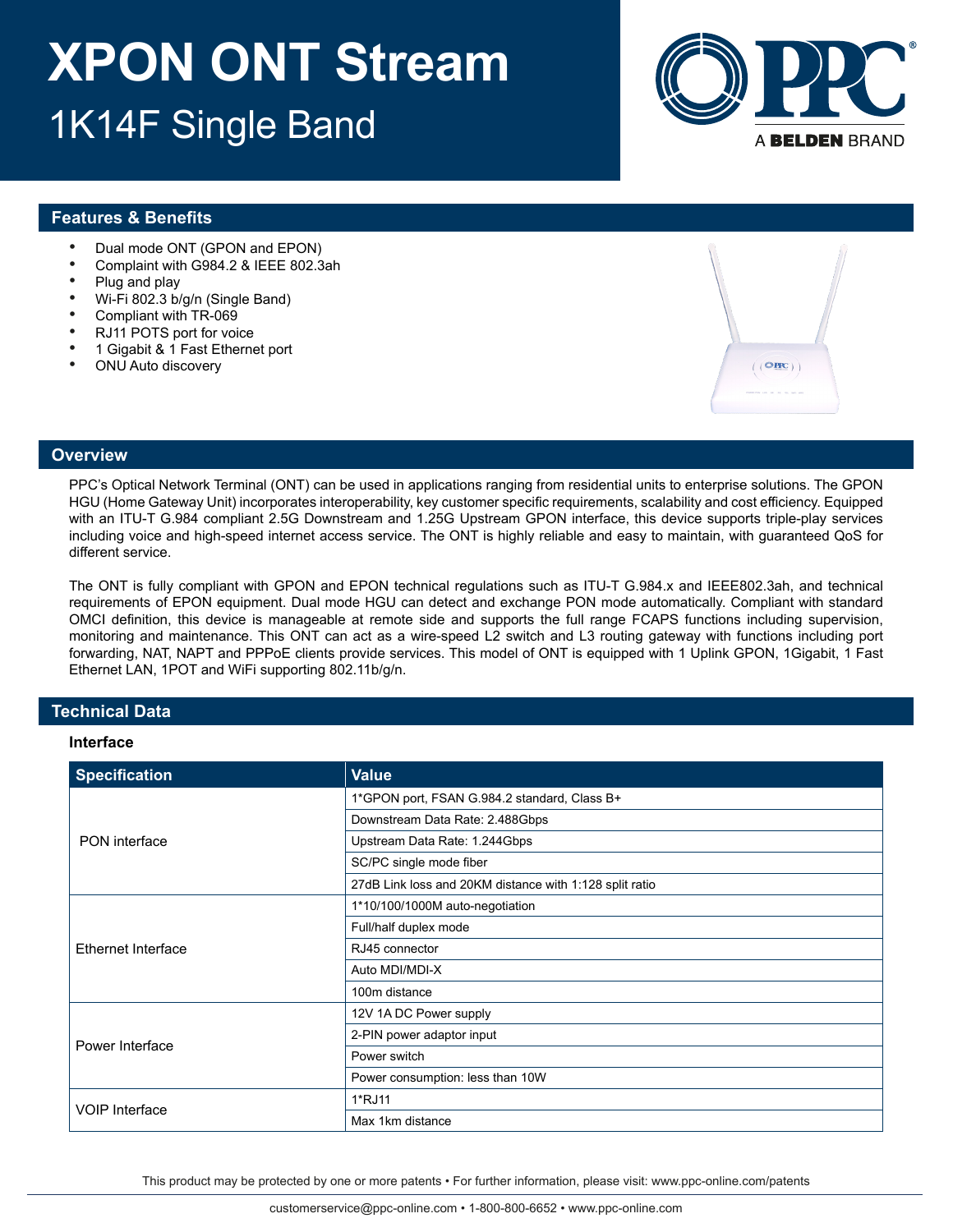

### **Technical Data**

### **Interface (cont.)**

| <b>Specification</b> | <b>Value</b>                                                                                                                 |
|----------------------|------------------------------------------------------------------------------------------------------------------------------|
|                      | Compliant with IEEE 802.11 b/g/n                                                                                             |
|                      | IEEE 802.11n 2.4GHz                                                                                                          |
|                      | 64 and 128 bit Wireless Encryption Protocol (WEP) support                                                                    |
|                      | Wireless Protected Access support including Pre-Shared Key (WPA-PSK)                                                         |
|                      | Radio switched on/off function Support WPS                                                                                   |
| Wireless interface   | Transmitter power:<br>IEEE 802.11b: 18dBm<br>IEEE 802.11g: 15dBm<br>IEEE 802.11g/n: HT20 14dBm<br>IEEE 802.11g/n: HT40 14dBm |
|                      | ERIP: ≤20 dBm                                                                                                                |
|                      | 2.4GHz supports 2*2 MIMO (Multiple-Input Multiple-Output) technology                                                         |

### **Performance Parameter**

| <b>Specification</b>         | Value                                                                                                                                 |
|------------------------------|---------------------------------------------------------------------------------------------------------------------------------------|
| <b>PON Optical Parameter</b> | Wavelength: Tx 1310nm, Rx1490nm                                                                                                       |
|                              | Tx Optical Power: 0.5~5dBm                                                                                                            |
|                              | Rx Sensitivity: -27dBm                                                                                                                |
|                              | Saturation Optical Power: -11dBm                                                                                                      |
|                              | PON Throughput: Downstream 2.488Gbit/s s; Upstream                                                                                    |
|                              | 1.244 Gbit/s                                                                                                                          |
| Data Transmission Parameter  | Ethernet: 1000Mbps                                                                                                                    |
|                              | Packet Loss Ratio: <1*10E-12                                                                                                          |
|                              | latency: <1.5ms                                                                                                                       |
|                              | Ethernet port auto negotiation or manual configuration                                                                                |
|                              | MDI/MDIX automatically sense                                                                                                          |
|                              | Hardware priority queues on the downstream direction in support of CoS                                                                |
|                              | Port-based/802.1p/IP-TOS priority                                                                                                     |
|                              | 4 priorities control                                                                                                                  |
|                              | 802.1D bridging                                                                                                                       |
|                              | VLAN tagging/detagging per Ethernet port                                                                                              |
|                              | VLAN stacking (Q-in-Q) and VLAN Translation                                                                                           |
| <b>Switching Parameters</b>  | IP ToS/DSCP to 802.1p mapping                                                                                                         |
|                              | Class of Service based on UNI, VLAN-ID, 802.1p bit, and combination                                                                   |
|                              | Marking/remarking of 802.1p                                                                                                           |
|                              | IGMP v2/v3 snooping and IGMP snooping with proxy report                                                                               |
|                              | Broadcast/Multicast rate limiting                                                                                                     |
|                              | Multiple WAN interfaces supporting                                                                                                    |
|                              | <b>WAN</b> connection<br>Point-to-Point Protocol over Ethernet (PPPoE)<br>Dynamic Host Configuration Protocol (DHCP)<br><b>Static</b> |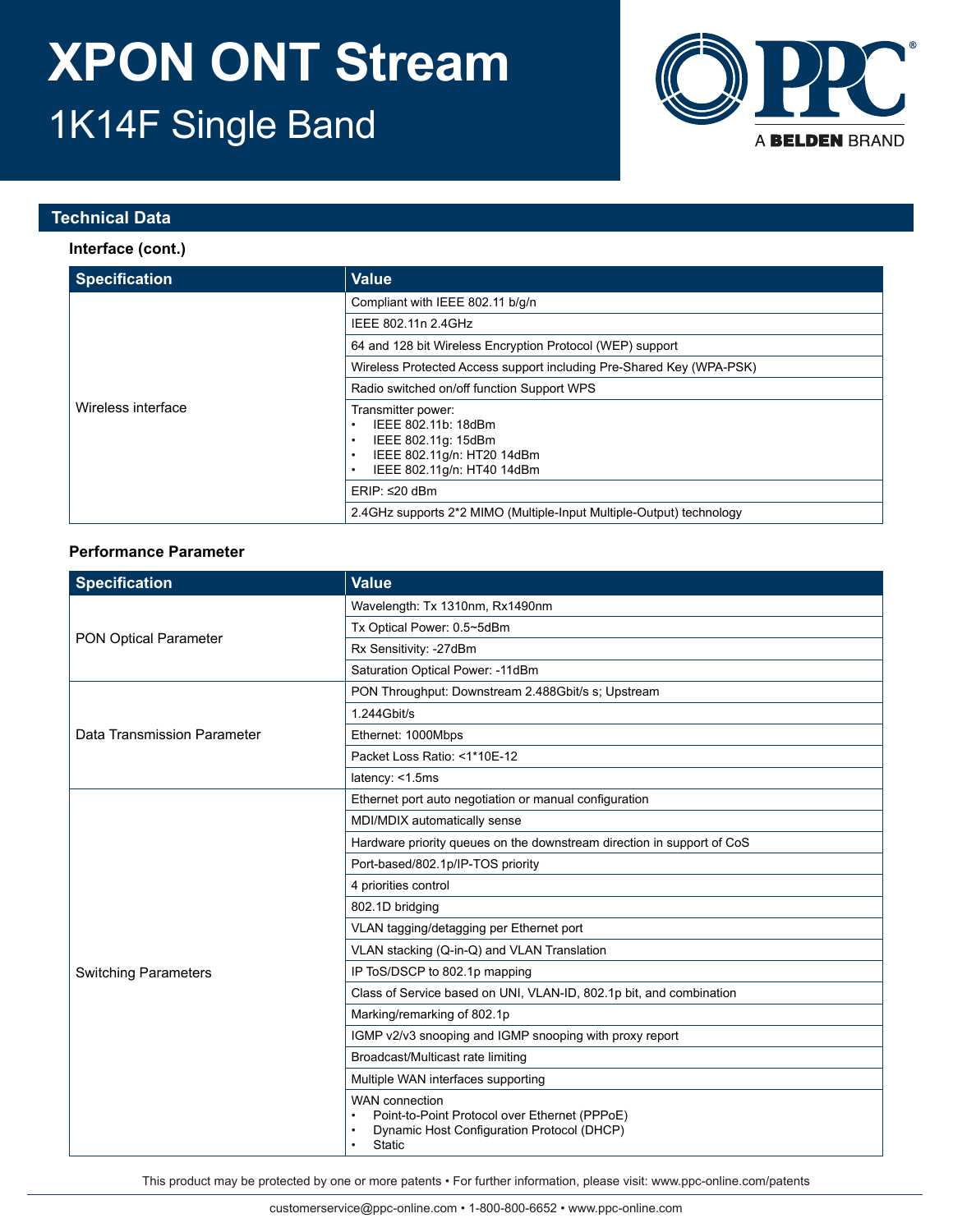

### **Technical Data**

### **Performance Parameter (cont.)**

| <b>Specification</b>        | Value                                                                                                                             |
|-----------------------------|-----------------------------------------------------------------------------------------------------------------------------------|
|                             | DHCP server for LAN devices                                                                                                       |
|                             | DNS relay                                                                                                                         |
|                             | Network Address Translation (NAT) / Network Address Port Translation (NAPT)                                                       |
|                             | Port forwarding                                                                                                                   |
|                             | Static routing                                                                                                                    |
|                             | Traffic classification and QoS based on Layer 3 and Layer 4 Identifier                                                            |
|                             | Access Control List (ACL)                                                                                                         |
|                             | VPN Pass thru for Point to Point Tunneling Protocol (PPTP), Layer 2 Tunneling Protocol<br>(L2TP) and IP Security Protocol (IPSec) |
|                             | Firewall                                                                                                                          |
| <b>Switching Parameters</b> | Application Layer Gateway (ALG)                                                                                                   |
|                             | Demilitarized Zone (DMZ)                                                                                                          |
|                             | Dynamic Domain Name Server (DDNS)                                                                                                 |
|                             | Network Time Protocol (NTP)                                                                                                       |
|                             | Universal Plug and Play (uPnP)                                                                                                    |
|                             | IGMP proxy                                                                                                                        |
|                             | IP <sub>v6</sub><br>• Stateless Address Autoconfiguration (SLAAC)<br>• DHCPv6<br>· PPPoEv6<br>$\cdot$ DNS <sub>v6</sub>           |
|                             | Support SIP protocol                                                                                                              |
| <b>VOIP</b>                 | G.711/G.723/G.726/G.729                                                                                                           |
|                             | Support Voice coding: ITU-T                                                                                                       |
|                             | Support Echo cancellation                                                                                                         |
|                             | Support high/low speed fax/Modem, bypass fax, and T38 fax                                                                         |
|                             | Support InBand / RFC2833/SIP                                                                                                      |
|                             | Support Line testing according to GR-909                                                                                          |
|                             | INFO, MD5 authentication, call forward, call waiting, hot-line call                                                               |

### **Standard Protocols**

| <b>Specification</b> | <b>Value</b>                        |
|----------------------|-------------------------------------|
| <b>PON Protocols</b> | ITU-T Recommendation G.984.x (GPON) |
|                      | ITU-T Recommendation G.988 (OMCI)   |
|                      | Advanced Encryption Standard (AES)  |
|                      | Forward Error Correction (FEC)      |
|                      | Class B+ optics (28dB)              |
|                      | T-CONTs: 32                         |
|                      | Logical Range: 60 km                |
|                      | Max Transmission Distance: 20 km    |
|                      | GEM Port-IDs: 255;                  |